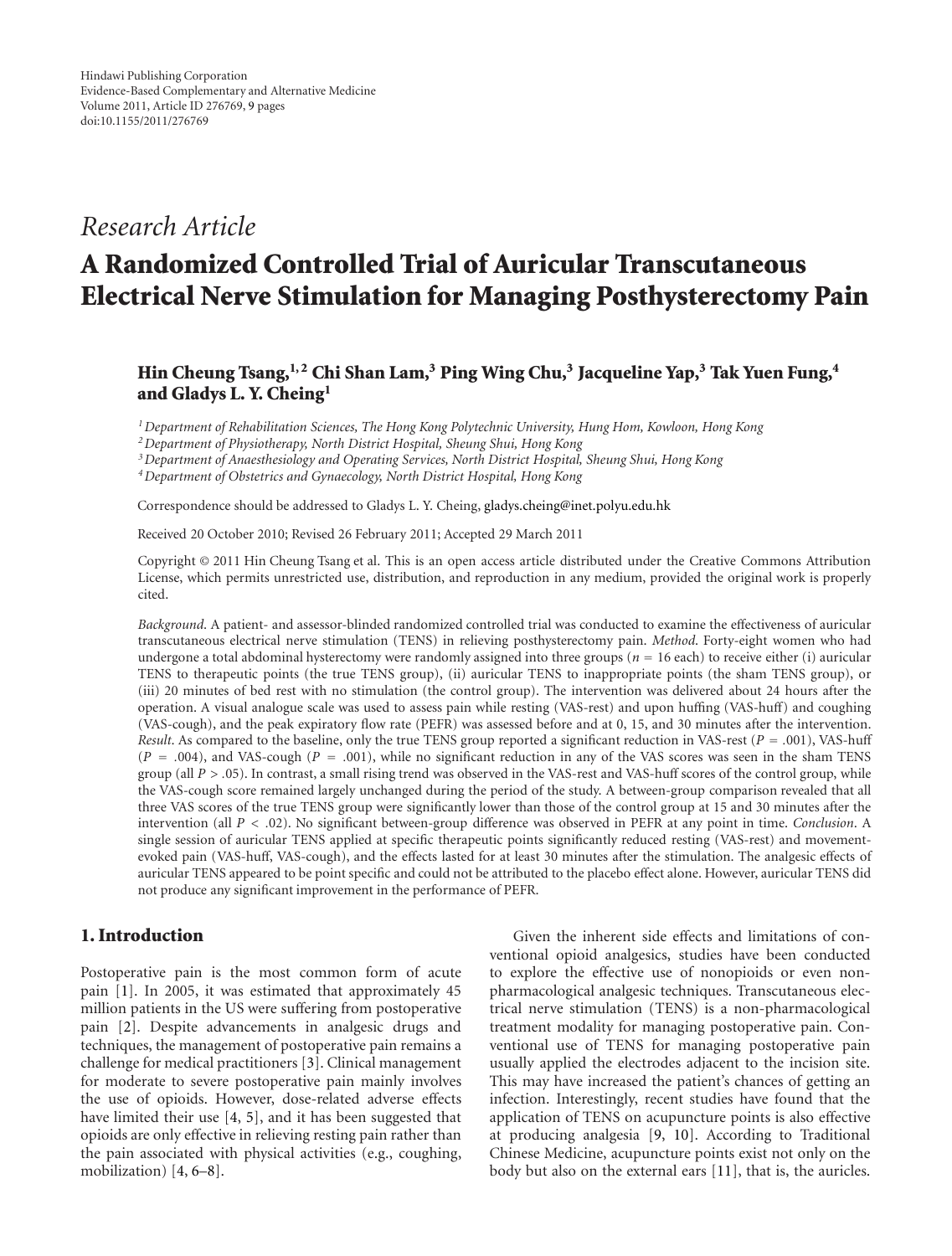Previous studies have demonstrated that auricular TENS can raise the experimental pain threshold [12–15], decrease distal extremity pain [16], and reduce phantom limb pain [17] as well as the pain associated with burn wounds [18].

Various forms of auriculotherapy, such as auriculopressure and auricular acupuncture, have been found to be effective in managing pain after abdominal [19–24] and orthopedic surgeries [25, 26], but the effects of auricular TENS on controlling postoperative pain remain uncertain. Therefore, a patient- and assessor-blinded randomized controlled trial was conducted to examine the effectiveness of auricular TENS in controlling postoperative pain in patients after they have undergone a total abdominal hysterectomy. It was hypothesized that auricular TENS produces a greater analgesic effect than sham TENS or the control condition in patients after a total abdominal hysterectomy. The primary endpoint was the postoperative pain measured by Visual Analogue Scale (VAS). Specifically, the effectiveness of auricular TENS in reducing resting pain and movement-evoked pain (e.g., pain after huffing and coughing) was investigated. The secondary endpoint was the peak expiratory flow rate (PEFR).

#### **2. Methods**

Ethical approvals were obtained from the Hospital Authority of Hong Kong and the Hong Kong Polytechnic University. Sixty gynecological patients (ASA I–II) scheduled to undergo an elective total abdominal hysterectomy were recruited. Patients were excluded if they were above 60 years of age, suffered from pain or injuries in the ears, had an implanted cardiac pacemaker, a history of neurological disorders that could alter their perception of pain, prior experience with auriculotherapy, pulmonary disease or dysfunction, or renal failure, or were unable to give consent or follow instructions during the data collection process. They were also excluded if any unexpected event had occurred during or after the operation.

*2.1. Experimental Procedures.* Patients who fulfilled the study criteria were interviewed by the investigator before the operation, and the purposes of the study were explained to them. Their written consent to participate in the study was then obtained. The preoperation PEFR was recorded during the visit as the baseline measurement. Postoperative pain was assessed by the use of VAS. Patients were instructed to report the VAS score by putting a mark on a 10 cm horizontal line that had the words "no pain" at the left end and "pain as bad as it could be" at the other end. The PEFR was measured by using a pocket-sized spirometer (Spirodoc MIR-Medical International Research, Italy). All of the patients were told to perform a minimum of three trials for all of the PFER measurements during the study in order to meet the criteria for reproducibility as recommended by the American Thoracic Society [27]. One minute of rest was allowed between each trial. The best result was recorded for further analysis.

All of the patients received an operation under a standardized general anesthesia protocol and no premedication was given. Anesthesia was induced with fentanyl (1-2 *μ*g/kg) and propofol (1-2 mg/kg) and was maintained with isoflurane (titrated to the patient's requirements) and nitrous oxide (60%) in oxygen (40%). Tracheal intubation was facilitated with cisatracurium (0.15–0.2 mg/kg). Morphine (0.1 mg/kg) was given as intraoperative analgesia. Residual neuromuscular blockade was reversed using neostigmine (0.05 mg/kg) and atropine (0.02 mg/kg) at the end of the operation. In the recovery room, postoperative pain was managed by an intravenous bolus of morphine (1-2 mg) as requested by the patient. Data including the type of incision (transverse or midline), duration of the operation and general anesthesia, the consumption of analgesics (during the operation and in the recovery room), and any complications that occurred during the operation were recorded. Postoperative analgesics were standardized with intramuscular pethidine injection (1 mg/kg, maximum 75 mg, once every 4 hours as requested) and dologesic tablet (containing 325 mg of acetaminophen and 50 mg of propoxyphene, once every 6 hours) when oral feeding was allowed.

All of the patients were assessed around 24 hours after the operation to determine whether there were any postoperative complications. Since the duration of action for pethidine lasts for about 2 to 3 hours [28] and dologesic about 2 to 4 hours [29], the time of the intervention was adjusted individually to ensure that no analgesic was given 3 hours prior to the study. This was to minimize the influence of pharmacological analgesia on the effects of auricular TENS.

Based on computer-generated codes, block randomization was used with a block size of 3 or 6. Patients were randomly assigned to one of the three groups: the true TENS group ( $n = 16$ ), the sham TENS group ( $n = 16$ ), and the control group ( $n = 16$ ). Before the study began, the following information was recorded: the postoperative consumption of analgesics, the time of the last intake of analgesics, and the time of the intervention (number of hours after the operation). The interval between the last intake of analgesics and the intervention was calculated as the analgesic-free period for subsequent data analysis. The patients were all put in a half-sitting position on the bed and first asked to report their resting pain level (VAS-rest). The preintervention PEFR was measured, and the patients were then asked to report the worst pain that they had experienced during the PEFR measurements (VAS-huff). After a two-minute period of rest, the patients were asked to cough with maximal effort and the pain score (VAS-cough) was recorded. A blinded assessor who did not know the allocation of the groups was responsible for collecting all of the data.

The auricular TENS therapy was delivered by the investigator, who was a registered physiotherapist and had accredited for practicing acupuncture. Auricular TENS was delivered by using an electroacupuncture unit (IC-4107, ITO Ltd., Japan) with a biphasic pulse at a frequency that ranged from 1 to 300 Hz and a pulse width that ranged from 50 to 150 *μ*s. The electroacupuncture unit consisted of a hand-held probe with a diameter of 2 mm, which can be used to search for acupuncture points as well as to provide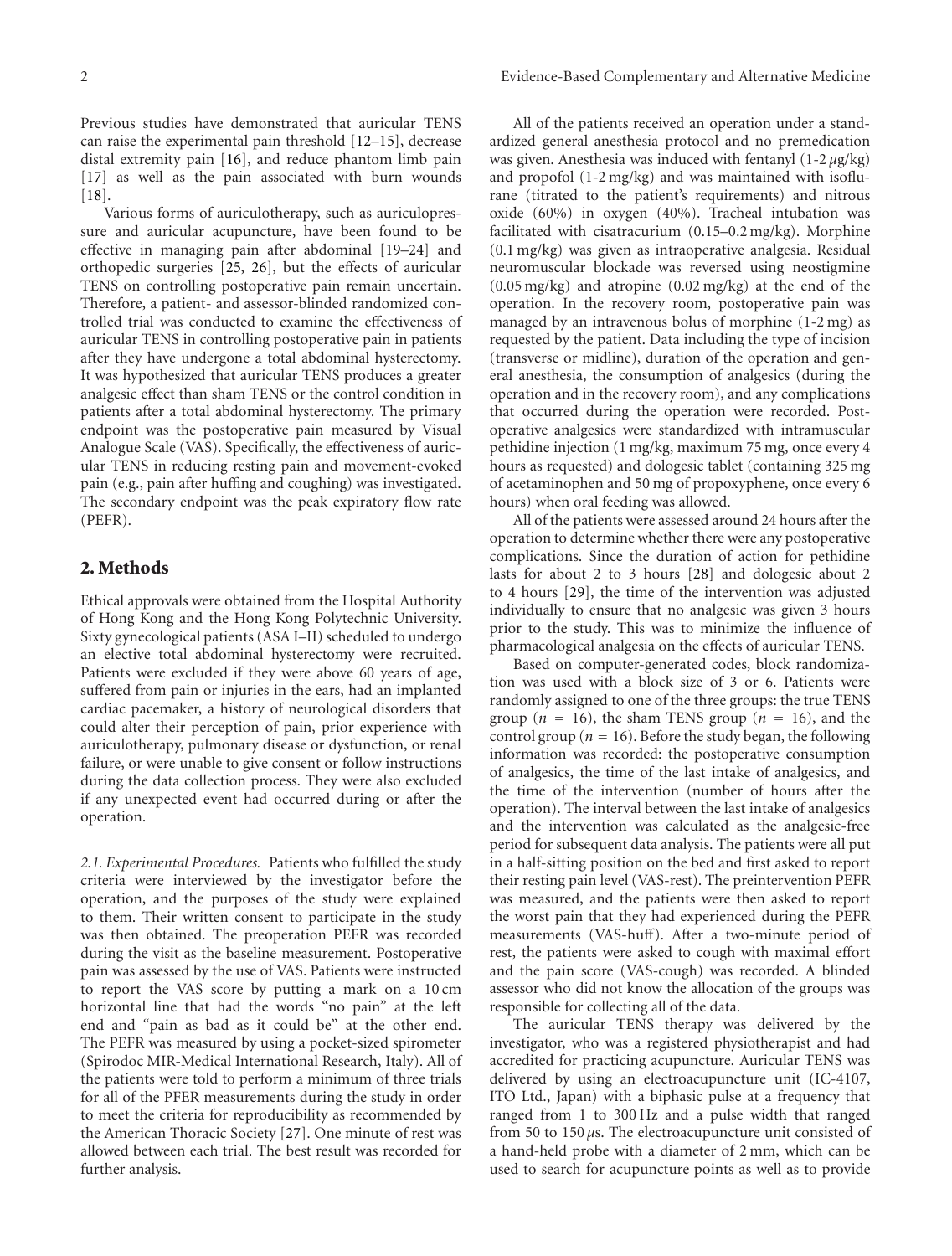

Figure 1: Auricular points chosen for stimulation.

stimulation. Before the intervention, the patients were asked to remove any earrings and necklaces. The skin at all stimulation sites was cleaned with cotton gauze and alcohol to reduce skin resistance. The patients were asked to hold the dispersive electrode with one hand, while the locations of the auricular points were identified using the search probe. The appropriate locations of the auricular points were confirmed by the area of the lowest skin resistance through the audible signal coming from the built-in buzzer of the electroacupuncture unit.

According to the recommendation made in the literature [11, 30–32] and advice given by a registered practitioner of Traditional Chinese Medicine, the true TENS group received auricular TENS delivered to the following five therapeutic points: "uterus," "abdomen," "sympathetic," "shenmen," and "subcortex" (Figure 1). The sham TENS group received auricular TENS delivered to the following five inappropriate points: "teeth," "tongue," "mandible," "eye," and "face" (Figure 1). These inappropriate points are believed to have no analgesic effects after a total abdominal hysterectomy [11, 33]. Patients in the two treatment groups received electrical stimulation at auricular points on both ears (a total of 10 points). Patients in the true TENS group received auricular stimulation in the order of "uterus," "abdomen," "sympathetic," "shenmen," and "subcortex," starting on the left side and repeated in the same order on the right side. For the sham TENS group, auricular points were stimulated in the order of "teeth," "tongue," "mandible," "eye," and "face," also starting on the left side and then repeated on the right side. Each auricular point was stimulated at a frequency of 1 Hz for 90 seconds with an intensity of current up to the patients' maximum level of tolerance. Patients were instructed to respond verbally to the increasing intensity by saying "Feel it," to indicate that they felt the electrical stimulus, and by saying "Stop" when they felt pain, at which

time the intensity was not increased further. The treatment techniques and parameters were devised with reference to those used in previous studies [14, 18, 34]. Patients in the control group did not receive any auricular TENS and were instructed to rest in bed for 20 minutes. After the interventions, the VAS-rest, PEFR, VAS-huff, and VAS-cough were reassessed by the blinded assessor in the same sequence as in the preintervention assessment. A reassessment was performed immediately after the intervention and repeated 15 minutes and 30 minutes after the intervention.

*2.2. Statistical Analysis.* The patients' demographic profile and the baseline data were compared using one-way analysis of variance (ANOVA). The type of incision was analyzed using the Chi-square test. All postoperative PEFRs were expressed as a percentage of the baseline value. Repeated measures ANOVA were used to examine the group and time effects on the scores of VAS-rest, VAS-huff, VAScough, and PEFR, respectively. When there was significant interaction between "group" and "time," subsequent analyses were performed divided by "group" and "time." A Bonferroni correction was performed to adjust the level of significance due to multiple comparisons. Any statistically significant result was followed by a post-hoc analysis with Tukey's honestly significant difference test. All analyses of data were performed using the Statistical Package for the Social Sciences (Version 16). Alpha was set at 0.05 for all statistical tests.

#### **3. Results**

Among the sixty patients recruited before the operation, twelve were either excluded based on exclusion criteria or withdrew from the study after the operation. A consort diagram of the study is shown in Figure 2. Of the forty-eight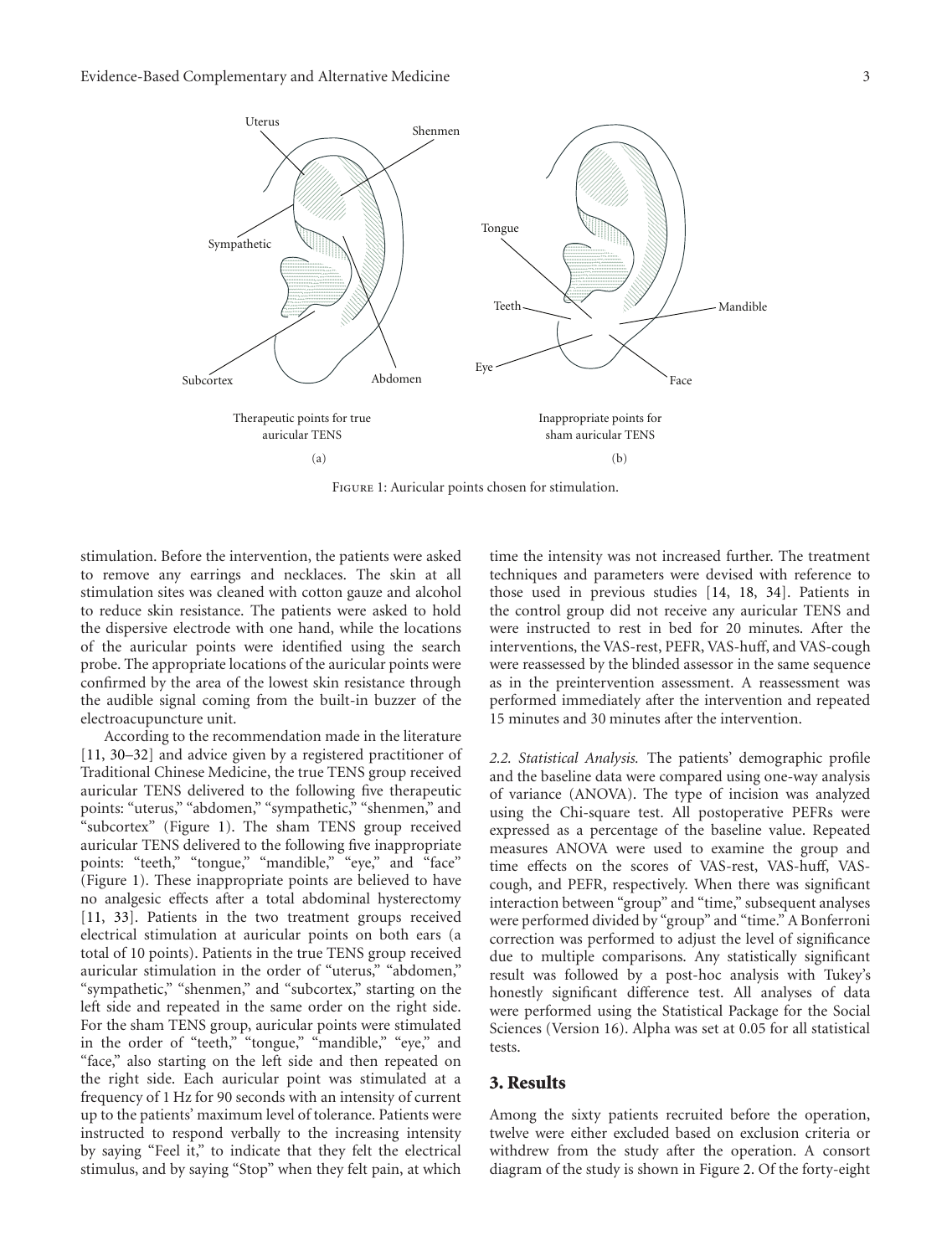

Figure 2: A triage profile of the study.

patients who completed the study, there was no significant difference in any of the demographic data obtained at the baseline (all  $P > .05$ ) (Table 1). None of the patients who received auricular TENS showed any complications or adverse reactions after the treatment.

*3.1. The Changes in Resting Pain, Huffing Pain, and Coughing Pain over Time.* In the true TENS group, the mean scores for VAS-rest, VAS-huff, and VAS-cough decreased significantly over time (Figures 3, 4, and 5). The VAS scores of the true TENS group declined significantly at all time points after intervention as compared to the preintervention scores. The change was significant even after an adjustment was made to the *<sup>P</sup>* value by the Bonferroni correction (*<sup>P</sup> <sup>=</sup> .*05/number of tests; 0.05/3 = 0.0167). In contrast, no significant within-group difference was found in any of the three VAS scores in the sham TENS group and the control group.

Among the three VAS scores, there were significant between-group differences obtained immediately after the intervention and 15 and 30 minutes after the intervention. Significant group differences were maintained at 15 and 30 minutes after intervention, even after adjustment by



Figure 3: The mean VAS-rest scores of the three groups at different time points.



Figure 4: The mean VAS-huff scores of the three groups at different time points.

the Bonferroni correction (*<sup>P</sup> <sup>=</sup> .*05/number of tests;  $0.05/4$  = 0.0125). A posthoc analysis with Tukey's test revealed that the differences mainly arose from the true TENS group and the control group (Figures 3–5).

*3.2. The Changes in Peak Expiratory Flow Rate over Time.* There were no significant changes in the PEFR within the true TENS group and the sham TENS group (Figure 6). In contrast, the control group showed a significant decrease in the PEFR over time. A post hoc test showed that the PEFR had decreased significantly at all time points after the intervention as compared to the baseline  $(P < .001)$ .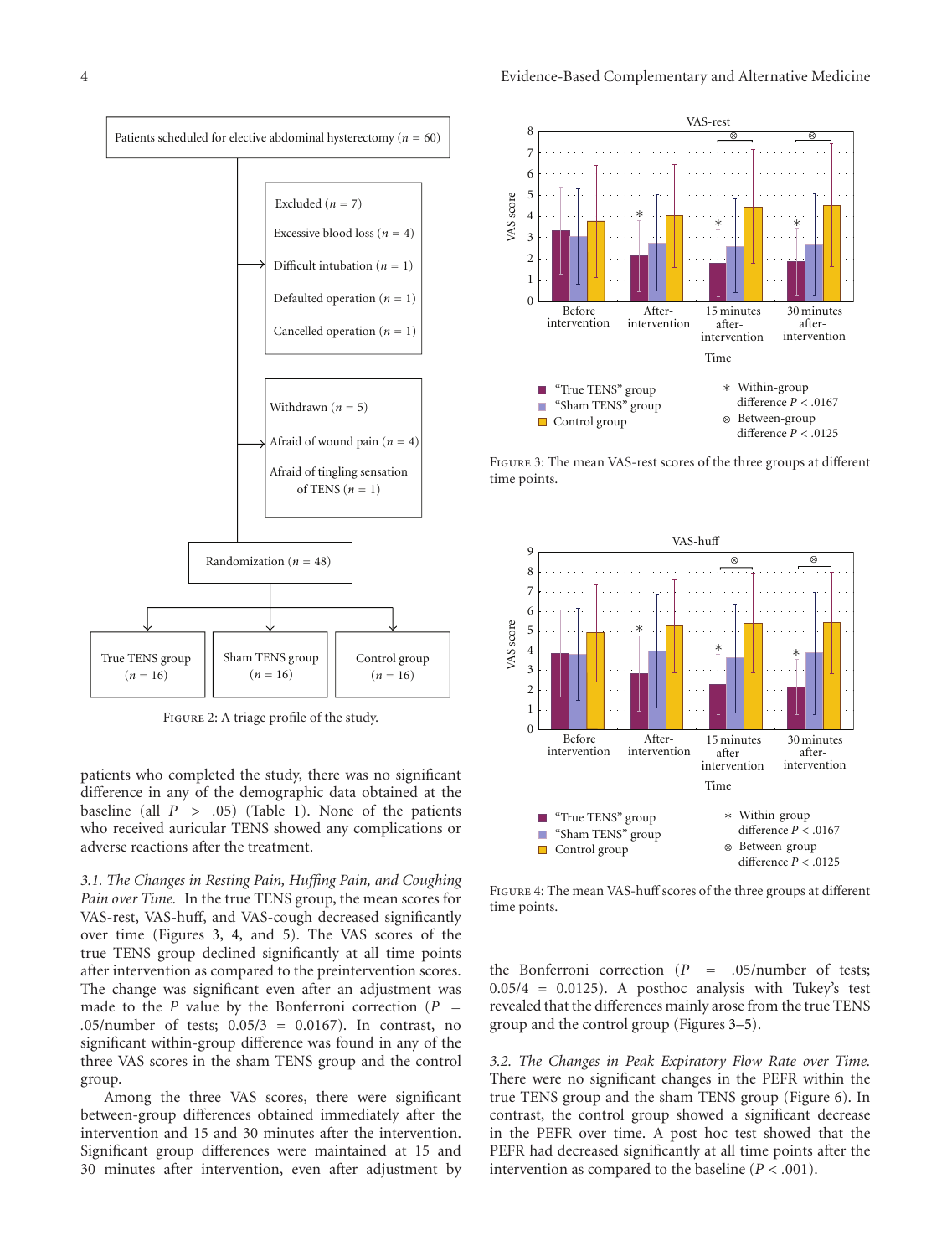| Group                                               | True TENS ( $n = 16$ ) | Sham TENS ( $n = 16$ ) | Control ( $n = 16$ ) | $P$ value<br>(between group) |
|-----------------------------------------------------|------------------------|------------------------|----------------------|------------------------------|
| Age (years)                                         | $45.31 \pm 2.68$       | $45.88 \pm 3.91$       | $44.63 \pm 4.92$     | .671                         |
| Body mass index $(kg/m2)$                           | $24.43 \pm 3.91$       | $22.49 \pm 3.90$       | $25.28 \pm 4.13$     | .138                         |
| Duration of operation<br>(minutes)                  | $112.06 \pm 36.96$     | $98.75 \pm 19.45$      | $115.44 \pm 36.15$   | .303                         |
| Duration of general<br>anesthesia (minutes)         | $136.06 \pm 37.96$     | $118.56 \pm 20.81$     | $139.19 \pm 37.38$   | .175                         |
| Type of incision<br>(T: Transverse/M: Midline)      |                        |                        |                      |                              |
| T                                                   | 9(56)                  | 12(75)                 | 11(69)               | .519                         |
| M                                                   | 7(44)                  | 4(25)                  | 5(31)                |                              |
| Intraoperation fentanyl<br>consumption $(\mu g/kg)$ | $68.75 \pm 39.26$      | $68.75 \pm 37.08$      | $71.88 \pm 46.44$    | .970                         |
| Total morphine<br>consumption (mg)                  | $8.59 \pm 4.11$        | $8.59 \pm 3.48$        | $9.06 \pm 4.25$      | .928                         |
| Postoperation pethidine<br>consumption (mg)         | $75.00 \pm 47.43$      | $64.06 \pm 45.62$      | $87.50 \pm 53.23$    | .405                         |
| Postoperation dologesic<br>consumption (tablets)    | $1.31 \pm 1.25$        | $1.50 \pm 1.15$        | $0.88 \pm 0.96$      | .284                         |
| Time of intervention<br>(hours after operation)     | $24.40 \pm 0.72$       | $24.70 \pm 0.96$       | $25.08 \pm 1.20$     | .156                         |
| Analgesic-free period<br>(hours)                    | $7.54 \pm 6.60$        | $5.66 \pm 4.99$        | $5.63 \pm 4.41$      | .527                         |

TABLE 1: Demographic characteristics and baseline data of the three study groups.

Values were expressed as mean *±* standard deviation.

The type of incision was expressed as a number (percentage).

Total morphine consumption: morphine consumed during the operation and in the recovery room.



difference *P<.*0125

Figure 5: The mean VAS-cough scores of the three groups at different time points.

As for the between-group comparisons, no significant differences in the PEFR were found among the three groups at all time points (all  $P > .05$ ).



FIGURE 6: The mean PEFR of the three groups at different time points.

## **4. Discussion**

We found that a single session of auricular TENS can significantly relieve the resting pain after a total abdominal hysterectomy. This finding is consistent with that of previous studies showing that auriculotherapy is effective in managing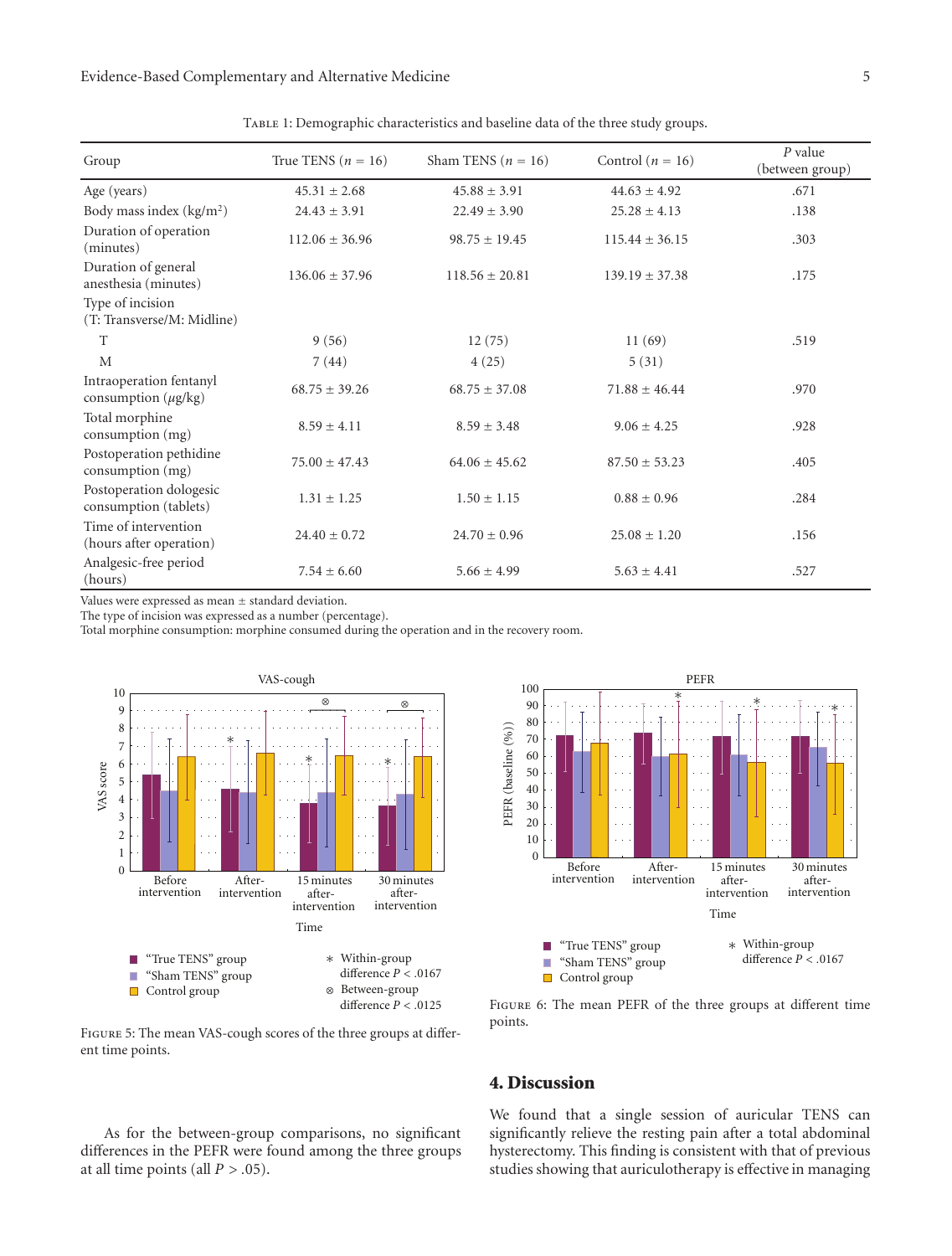postoperative pain [19–26]. Usichenko et al. [25] demonstrated that auricular acupuncture significantly reduced the consumption of analgesics by patients after they had undergone a total hip arthroplasty and that auriculopressure [20, 22, 24] can be used to manage pain after abdominal surgeries.

Similar to acupuncture, auricular TENS produces gradual and progressive analgesia, implying that endogenous opioids may be involved [35]. Both body and auricular acupunctures have been found to raise the levels of endorphins and enkephalins in blood serum and cerebrospinal fluid [11], and auriculotherapy can increase beta-endorphin in plasma [36]. Simmons and Oleson [15] also found that analgesia induced by auricular TENS can be reversed by naxolone.

Our present findings illustrate that auricular TENS applied to therapeutic points can also reduce movementevoked pain after the operation. This effect can be partly explained by the action of endogenous opioids, even though other mechanisms may also be involved. Rakel and Frantz [37] reported that TENS significantly reduced movementevoked pain in people after abdominal surgery. They suggested that TENS may reduce the primary mechanical hyperalgesia that corresponds to a decrease in movementevoked pain. Primary hyperalgesia enhances responses to mechanical and thermal stimuli in the area of incision. This is likely caused by the sensitization of primary afferent fibers [38]. A*δ* and C fiber nociceptors are usually sensitized by the prolonged presence of signaling molecules that signify "damage" or "inflammation" after an incision. These signaling molecules include substance P, serotonin, bradykinin, epinephrine, adenosine, and nerve growth factor [39]. The resultant conversion of mechanically insensitive silent A*δ* nociceptors to mechanically active fibers may account for the development of hyperalgesia after operation [40]. Secondary hyperalgesia enhances nociception only to mechanical stimuli adjacent to the area of incision. This is likely caused by the sensitization of the central nervous system [41]. It is believed that, in humans, primary and secondary hyperalgesia develops after operation involving both peripheral and central sensitization [38]. Ilkjaer et al. [42] also reported that mechanical hyperalgesia can easily be detected 24 hours after a total abdominal hysterectomy.

Prostaglandin released from the damaged cells at the wound is a potent proinflammatory molecule for inflammatory nociceptive sensitization [43]. N-methyl-d-aspartate can be activated by repeated noxious stimulations that contribute to the development and maintenance of sensitization [44]. Electroacupuncture can attenuate the release of prostaglandin [45] and modulate the expression of Nmethyl-d-aspartate [46] in animal models, indicating that it may inhibit hyperalgesia at both the peripheral and spinal levels. We postulate that the use of auricular TENS may achieve similar effects and hence reduce movement-evoked pain in our postoperative patients. This view may warrant further investigation.

The present study randomly assigned patients into three groups to receive true auricular TENS, sham TENS, or no stimulation (control). By comparing the results of the sham

TENS group with those of the control group, we may estimate the extent of the placebo effect of auricular TENS. By comparing the results of the true TENS group with those of the sham TENS group, we may estimate the genuine analgesic effect produced by auricular TENS.

The patients in the sham TENS group received stimulation to inappropriate auricular points and still reported a maximal reduction of 14.0% in VAS-rest, 4.7% in VAShuff, and 5.1% in VAS-cough. In contrast, almost no pain reduction was reported in the control group. Greater analgesic effects tended to be observed in the sham TENS group than in the control group, but the post hoc test did not find any significant differences between the two groups. The analgesic effect observed in the sham TENS group could have been due to either the placebo effect or the fact that intense sham auricular TENS applied on inappropriate auricular points may produce certain nonspecific physiological effects [47], which triggers the Diffuse Noxious Inhibitory Control.

Patients in the true TENS group and the sham TENS group received exactly the same intervention except the sites of stimulation. Only the true TENS group received auricular TENS at the therapeutic auricular points resulted in better analgesic effects than that of the sham TENS group, followed by the control group. The post hoc test showed that significant group difference came mainly from the comparison between the true TENS group and the control group. It indicates that better analgesic effect observed in the true TENS group should not be just a placebo effect and such an analgesic effect appeared to be point specific.

Despite the fact that auricular TENS could significantly reduce the pain felt during huffing and coughing, it had no effect on the performance of PEFR. We have conducted a power analysis for our study; they were greater than 0.8 for the between-group comparisons made in the three VAS measurements (i.e., VAS-rest, VAS-huff, and VAS-cough), but the power was low for the outcome on PERF (0.35) that may probably be due to the small sample size and high individual differences observed in the present study. Previous studies have reported that TENS significantly improved pulmonary function after cardiac and thoracic surgery but not after abdominal surgery [37]. The functional integrity of the abdominal muscles is considered to be very important in the process of generating coughs [48]. Unlike patients who have undergone cardiac or thoracic surgery, whose abdominal muscles remain intact, patients experience a loss of muscle integrity after an abdominal surgery, which probably accounts for their lack of improvement in forced expiration. Clinical observations and previous study [49] suggest that huffing or coughing efforts are inhibited by intense postoperative pain; however, such efforts at forced expiration may not necessarily improve following relief from such pain. In fact, the performance of huffing or coughing is influenced by various factors other than pain; for example, lung volumes, sensitivity of airway reflexes, muscle biomechanics, medications, and the patient's state of mind [50].

Gilron et al. [49] reported that the pain experienced during coughing was significantly and negatively correlated with PEFR in patients after abdominal hysterectomy. We found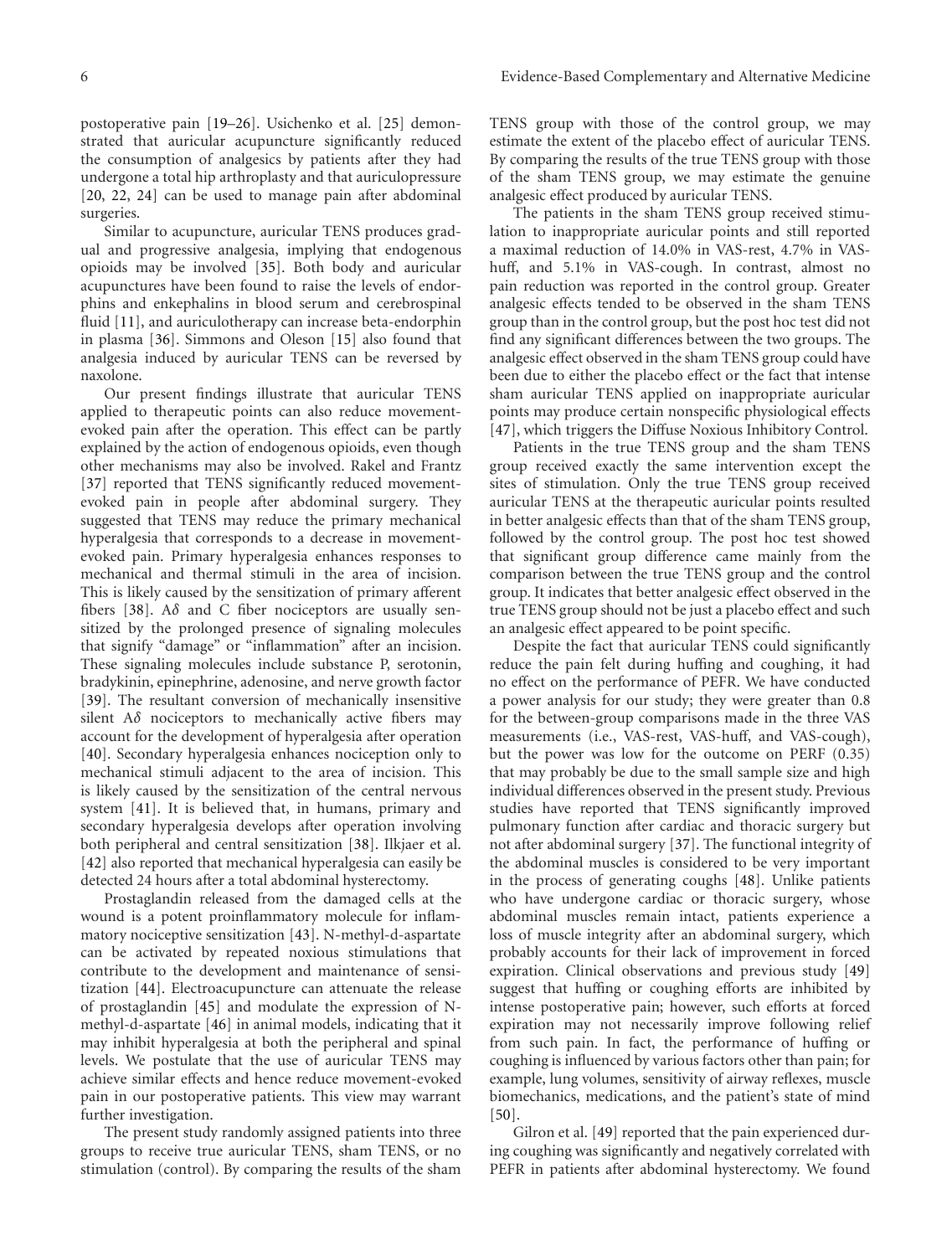that the mean VAS-cough scores in the sham TENS group remained quite stable throughout the study (Figure 5). No significant change was therefore observed in the performance of PEFR in this group of patients.

Contrary to the PEFR performance observed in the two treatment groups, the PEFR performance in the control group declined significantly across the study period. This significant drop in PEFR may be due to the uncontrolled pain experienced during the forced expiration maneuver. The mean VAS-cough score of the control group was higher than those of the two treatment groups (Figure 5). The significant drop in PEFR in the control group may be due to the avoidance of forced expiration maneuvers in this group of patients.

Compared to the use of conventional TENS with electrodes placed adjacent to the incision sites, auricular TENS has an advantage because it maintains the integrity of wound dressing and hence reduces the risk of wound infections. For postoperative patients in critical condition, intravenous lines are commonly found on the limbs, leads of electrocardiogram over the chest, and bulky dressings on the abdomen. Auricular TENS is a favorable analgesic means as it would not interfere with the surrounding monitoring system. Auricular electroacupuncture is also a treatment option for postoperative pain, but it is an invasive procedure that involves the use of auricular acupuncture needles as electrodes. Needling acupuncture points on the auricle may lead to complications such as perichondritis [51]. Since auricular stimulation delivered through surface electrode can be as effective as needle acupuncture [52], the use of auricular TENS would seem to be preferable.

Patients aged above 60 were excluded from the present study because elderly are known to under report their pain [53]. Moreover, Chinese elderly commonly lack the knowledge of pain management. They are reluctant to express their pain because of the worry that analgesic treatment will affect wound healing [54]. Adopting this exclusion criteria may limit the generalizability of the study result to older age population. However, a recent surveillance of hysterectomy indicated that the incidents of hysterectomy were highest among women aged 40–44 and the incidents above the age of 55 were quite low [55]. Our study focused only on the immediate analgesic effect of auricular TENS. We standardized the amount and timing of the oral medication and intramuscular injected analgesics consumed by all of the subjects. A patient-controlled analgesia pump can be used in future study, so that the effectiveness of repeated applications of auricular TENS over a few days can be reflected by the total consumption of analgesics in that period of time.

To conclude, a single session of auricular TENS applied to therapeutic auricular points significantly reduced the resting pain (VAS-rest) and movement-evoked pain (VAS-huff, VAS-cough) experienced by patients after a total abdominal hysterectomy. The reduction in pain outlasted the treatment for at least 30 minutes. The analgesic effects of auricular TENS appear to be point specific, and cannot be explained by the placebo effect alone. However, auricular TENS did not produce a significant improvement in the performance of PEFR.

#### **References**

- [1] S. A. Schug and R. G. Large, "Economic considerations in pain management," *PharmacoEconomics*, vol. 3, no. 4, pp. 260–267, 1993.
- [2] National Center for Health Statistics, "Inpatient procedures. Fast stats A to Z," 2007, http://www.cdc.gov/nchs/fastats/ insurg.htm.
- [3] R. C. Polomano, C. J. Dunwoody, D. A. Krenzischek, and J. P. Rathmell, "Perspective on pain management in the 21st century," *Pain Management Nursing*, vol. 9, no. 1, pp. 3–10, 2008.
- [4] G. P. Joshi, "Multimodal analgesia techniques and postoperative rehabilitation," *Anesthesiology Clinics of North America*, vol. 23, no. 1, pp. 185–202, 2005.
- [5] S. Pyati and T. J. Gan, "Perioperative pain management," *CNS Drugs*, vol. 21, no. 3, pp. 185–211, 2007.
- [6] G. P. Joshi and P. F. White, "Management of acute and postoperative pain," *Current Opinion in Anaesthesiology*, vol. 14, no. 4, pp. 417–421, 2001.
- [7] H. Kehlet, G. W. Rung, and T. Callesen, "Postoperative opioid analgesia: time for a reconsideration?" *Journal of Clinical Anesthesia*, vol. 8, no. 6, pp. 441–445, 1996.
- [8] J. Richardson and S. Sabanathan, "Prevention of respiratory complications after abdominal surgery," *Thorax*, vol. 52, no. 3, supplement, pp. S35–S40, 1997.
- [9] L. Chen, J. Tang, P. F. White et al., "The effect of location of transcutaneous electrical nerve stimulation on postoperative opioid analgesic requirement: acupoint versus nonacupoint stimulation,"*Anesthesia and Analgesia*, vol. 87, no. 5, pp. 1129– 1134, 1998.
- [10] B. Wang, J. Tang, P. F. White et al., "Effect of the intensity of transcutaneous acupoint electrical stimulation on the postoperative analgesic requirement," *Anesthesia and Analgesia*, vol. 85, no. 2, pp. 406–413, 1997.
- [11] T. Oleson, *Auriculotherapy Manual: Chinese and Western System of Ear Acupuncture*, Churchill Livingstone, San Francisco, Calif, USA, 3rd edition, 2003.
- [12] A. W. Krause, J. A. Clelland, C. J. Knowles, and J. R. Jackson, "Effects of unilateral and bilateral auricular transcutaneous electrical nerve stimulation on cutaneous pain threshold," *Physical Therapy*, vol. 67, no. 4, pp. 507–511, 1987.
- [13] D. H. Lein, J. A. Clelland, C. J. Knowles, and J. R. Jackson, "Comparison of effects of transcutaneous electrical nerve stimulation of auricular, somatic, and the combination of auricular and somatic acupuncture points on experimental pain threshold," *Physical Therapy*, vol. 69, no. 8, pp. 671–678, 1989.
- [14] A. C. Oliveri, J. A. Clelland, J. Jackson, and C. Knowles, "Effects of auricular transcutaneous electrical nerve stimulation on experimental pain threshold," *Physical Therapy*, vol. 66, no. 1, pp. 12–16, 1986.
- [15] M. S. Simmons and T. D. Oleson, "Auricular electrical stimulation and dental pain threshold," *Anesthesia Progress*, vol. 40, no. 1, pp. 14–19, 1993.
- [16] A. G. Longobardi, J. A. Clelland, C. J. Knowles, and J. R. Jackson, "Effects of auricular transcutaneous electrical nerve stimulation on distal extremity pain: a pilot study," *Physical Therapy*, vol. 69, no. 1, pp. 10–17, 1989.
- [17] J. Katz and R. Melzack, "Auricular transcutaneous electrical nerve stimulation (TENS) reduces phantom limb pain," *Journal of Pain and Symptom Management*, vol. 6, no. 2, pp. 73–83, 1991.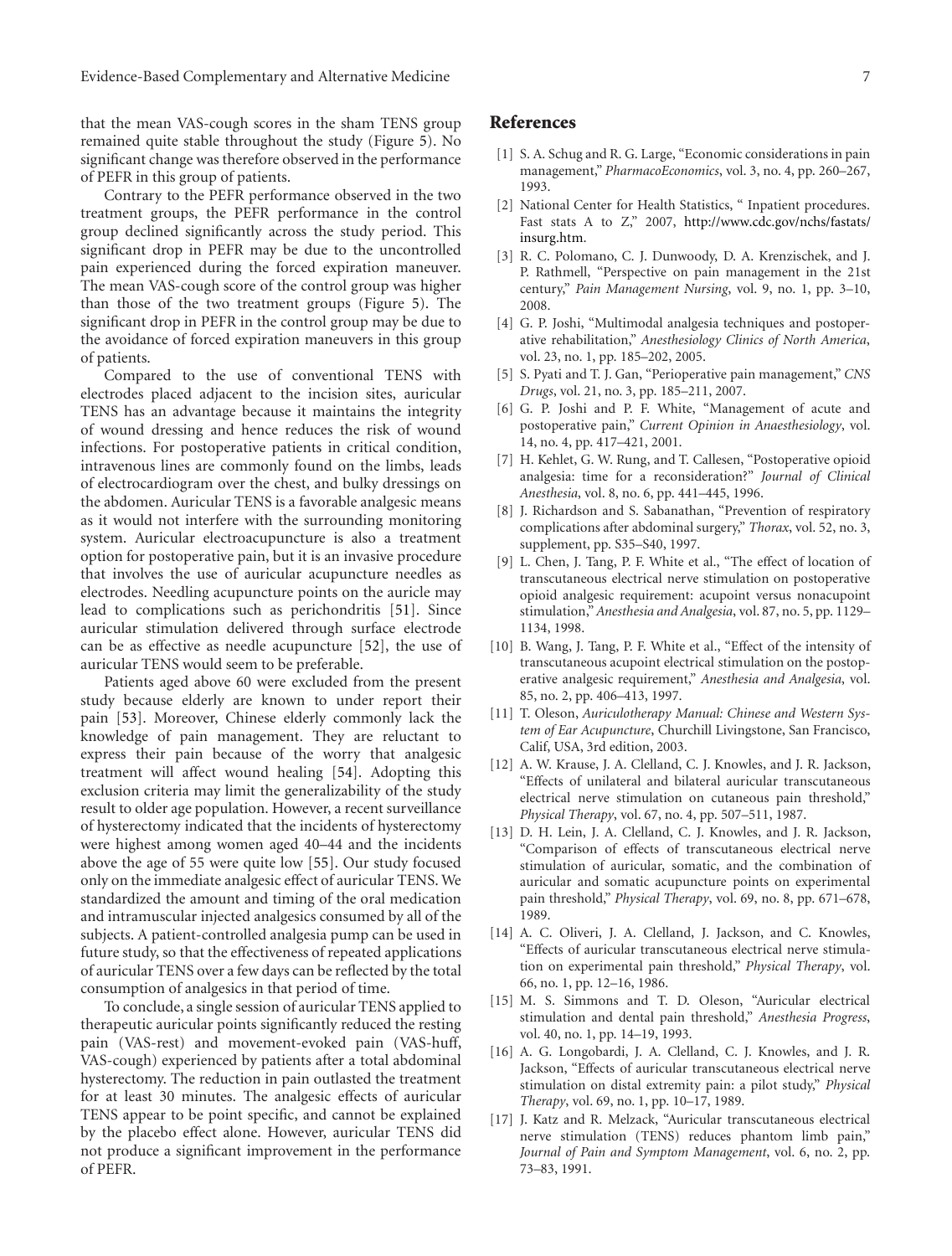- [18] S. M. Lewis, J. A. Clelland, C. J. Knowles, J. R. Jackson, and A. R. Dimick, "Effects of auricular acupuncture-like transcutaneous electric nerve stimulation on pain levels following wound care in patients with burns: a pilot study," *Journal of Burn Care and Rehabilitation*, vol. 11, no. 4, pp. 322– 329, 1990.
- [19] H. P. Wu, L. Y. Bi, C. S. Xu, and P. T. Zhu, "Clinical observation of 50 cases of postoperative incisional pain treated by auricular-acupoint pressure," *Journal of Traditional Chinese Medicine*, vol. 9, no. 3, pp. 187–189, 1989.
- [20] H. Wu, L. Bi, C. Xu, and P. Zhu, "Analgesic effect of pressure on auriculoacupoints for postoperative pain in 102 cases," *Journal of Traditional Chinese Medicine*, vol. 11, no. 1, pp. 22–25, 1991.
- [21] H. Wu, L. Bi, and P. Shen, "Clinical Observation and mechanism study on application self-manufactured auricularpressing pill for post-operative analgesia," *Shanghai Journal of Traditional Chinese Medicine*, vol. 3, pp. 29–30, 1994.
- [22] S. Ma, S. Zhang, and F. Sun, "Management of postgynecological surgery analgesia using auricular-pressing pill: clinical observation," *Hebei Journal of Traditional Chinese Medicine*, vol. 17, no. 2, pp. 27–28, 1995.
- [23] H. Wu, L. Bi, P. Shen, Z. Li, and P. Zhu, "Clinical observation and mechanism study on application of auricular-pressing pill for postoperative analgesia," *Journal of Traditional Chinese Medicine*, vol. 17, no. 1, pp. 26–31, 1997.
- [24] Y. Wu and L. Wu, "Management of post-abdominal surgery wound pain using auricular-pressing pill," *Journal of External Therapy of Traditional Chinese Medicine*, vol. 5, p. 44, 1997.
- [25] T. I. Usichenko, M. Dinse, M. Hermsen, T. Witstruck, D. Pavlovic, and C. Lehmann, "Auricular acupuncture for pain relief after total hip arthroplasty—a randomized controlled study," *Pain*, vol. 114, no. 3, pp. 320–327, 2005.
- [26] T. I. Usichenko, S. Kuchling, T. Witstruck et al., "Auricular acupuncture for pain relief after ambulatory knee surgery: a randomized trial," *Canadian Medical Association Journal*, vol. 176, no. 2, pp. 179–183, 2007.
- [27] American Thoracic Society, "Standardisation of spirometry: 1994 update," *American Journal of Respiratory and Critical Care Medicine*, vol. 152, pp. 1107–1136, 1995.
- [28] M. Sasada and S. Smith, *Drugs in Anaesthesia and Intensive Care*, Oxford University Press, New York, NY, USA, 2nd edition, 2000.
- [29] J. C. S. Yang, "Pharmacological management," in *A Guide to Pain Medicine*, J. C. S. Yang and S. L. Tsui, Eds., p. 47, Hong Kong University Press, Hong Kong, 2002.
- [30] Z. Long, *Acupuncture and Moxibustion*, Academy Press, Beijing, China, 1999.
- [31] K. Fang, "Post-gynecological surgery analgesia using auricular pressure: clinical observation," *Xinjiang Journal of Traditional Chinese Medicine*, vol. 18, no. 4, pp. 37–38, 2000.
- [32] L. Q. Zhu, Y. C. Huang, and W. J. Zhou, "Treatment of postgynecological surgery pain using auricular-pressure," *Fujian Journal of Traditional Chinese Medicine*, vol. 25, no. 4, p. 27, 1994.
- [33] H. L. Huang, *Ear Acupuncture*, Rodale Press, Emmaus, Pa, USA, 1974.
- [34] L. B. Noling, J. A. Clelland, J. R. Jackson, and C. J. Knowles, "Effect of transcutaneous electrical nerve stimulation at auricular points on experimental cutaneous pain threshold," *Physical Therapy*, vol. 68, no. 3, pp. 328–332, 1988.
- [35] C. Carlsson, "Acupuncture mechanisms for clinically relevant long-term effects—reconsideration and a hypothesis," *Acupuncture in Medicine*, vol. 20, no. 2-3, pp. 82–99, 2002.
- [36] D. Abbate, A. Santamaria, A. Brambilla, A. E. Panerai, and A. M. Di Giulio, "Beta-endorphin and electroacupuncture," *The Lancet*, vol. 2, no. 8207, p. 1309, 1980.
- [37] B. Rakel and R. Frantz, "Effectiveness of Transcutaneous Electrical Nerve Stimulation on Postoperative Pain With Movement," *Journal of Pain*, vol. 4, no. 8, pp. 455–464, 2003.
- [38] E. M. Pogatzki-Zahn, P. K. Zahn, and T. J. Brennan, "Postoperative pain-clinical implications of basic research," *Best Practice and Research*, vol. 21, no. 1, pp. 3–13, 2007.
- [39] H. Bolay and M. A. Moskowitz, "Mechanisms of pain modulation in chronic syndromes," *Neurology*, vol. 59, no. 5, supplement, pp. S2–S7, 2002.
- [40] M. M. Hämäläinen, G. F. Gebhart, and T. J. Brennan, "Acute effect of an incision on mechanosensitive afferents in the plantar rat hindpaw," *Journal of Neurophysiology*, vol. 87, no. 2, pp. 712–720, 2002.
- [41] P. K. Zahn and T. J. Brennan, "Primary and secondary hyperalgesia in a rat model for human postoperative pain," *Anesthesiology*, vol. 90, no. 3, pp. 863–872, 1999.
- [42] S. Ilkjaer, L. F. Bach, P. A. Nielsen, M. Wernberg, and J. B. Dahl, "Effect of preoperative oral dextromethorphan on immediate and late postoperative pain and hyperalgesia after total abdominal hysterectomy," *Pain*, vol. 86, no. 1-2, pp. 19– 24, 2000.
- [43] R. Sinatra, "Role of COX-2 inhibitors in the evolution of acute pain management," *Journal of Pain and Symptom Management*, vol. 24, no. 1, pp. S18–S27, 2002.
- [44] T. J. Coderre and R. Melzack, "The contribution of excitatory amino acids to central sensitization and persistent nociception after formalin-induced tissue injury," *Journal of Neuroscience*, vol. 12, no. 9, pp. 3665–3670, 1992.
- [45] J. H. Lee, K. J. Jang, Y. T. Lee, Y. H. Choi, and B. T. Choi, "Electroacupuncture inhibits inflammatory edema and hyperalgesia through regulation of cyclooxygenase synthesis in both peripheral and central nociceptive sites," *American Journal of Chinese Medicine*, vol. 34, no. 6, pp. 981–988, 2006.
- [46] L. Wang, Y. Zhang, J. Dai, J. Yang, and S. Gang, "Electroacupuncture (EA) modulates the expression of NMDA receptors in primary sensory neurons in relation to hyperalgesia in rats," *Brain Research*, vol. 1120, no. 1, pp. 46–53, 2006.
- [47] A. R. White, J. Filshie, and T. M. Cummings, "Clinical trials of acupuncture: consensus recommendations for optimal treatment, sham controls and blinding," *Complementary Therapies in Medicine*, vol. 9, no. 4, pp. 237–245, 2001.
- [48] A. W. Harrop-Griffiths, A. Ravalia, D. A. Browne, and P. N. Robinson, "Regional anaesthesia and cough effectiveness. A study in patients undergoing Caesarean section," *Anaesthesia*, vol. 46, no. 1, pp. 11–13, 1991.
- [49] I. Gilron, D. Tod, D. H. Goldstein, J. L. Parlow, and E. Orr, "The relationship between movement-evoked verse spontaneous pain and peak expiratory flow after abdominal hysterectomy," *Anesthesia & Analgesia*, vol. 95, pp. 1702–1707, 2002.
- [50] C. Badr, M. R. Elkins, and E. R. Ellis, "The effect of body position on maximal expiratory pressure and flow," *Australian Journal of Physiotherapy*, vol. 48, no. 2, pp. 95–102, 2002.
- [51] H. Rampes and E. Peuker, "Adverse effects of acupuncture," in *Acupuncture: A Scientific Appraisal*, E. Ernst and A. White, Eds., pp. 128–152, Butterworth-Heinemann, Oxford, UK, 1999.
- [52] G. A. Ulett, S. Han, and J. S. Han, "Electroacupuncture: mechanisms and clinical application," *Biological Psychiatry*, vol. 44, no. 2, pp. 129–138, 1998.